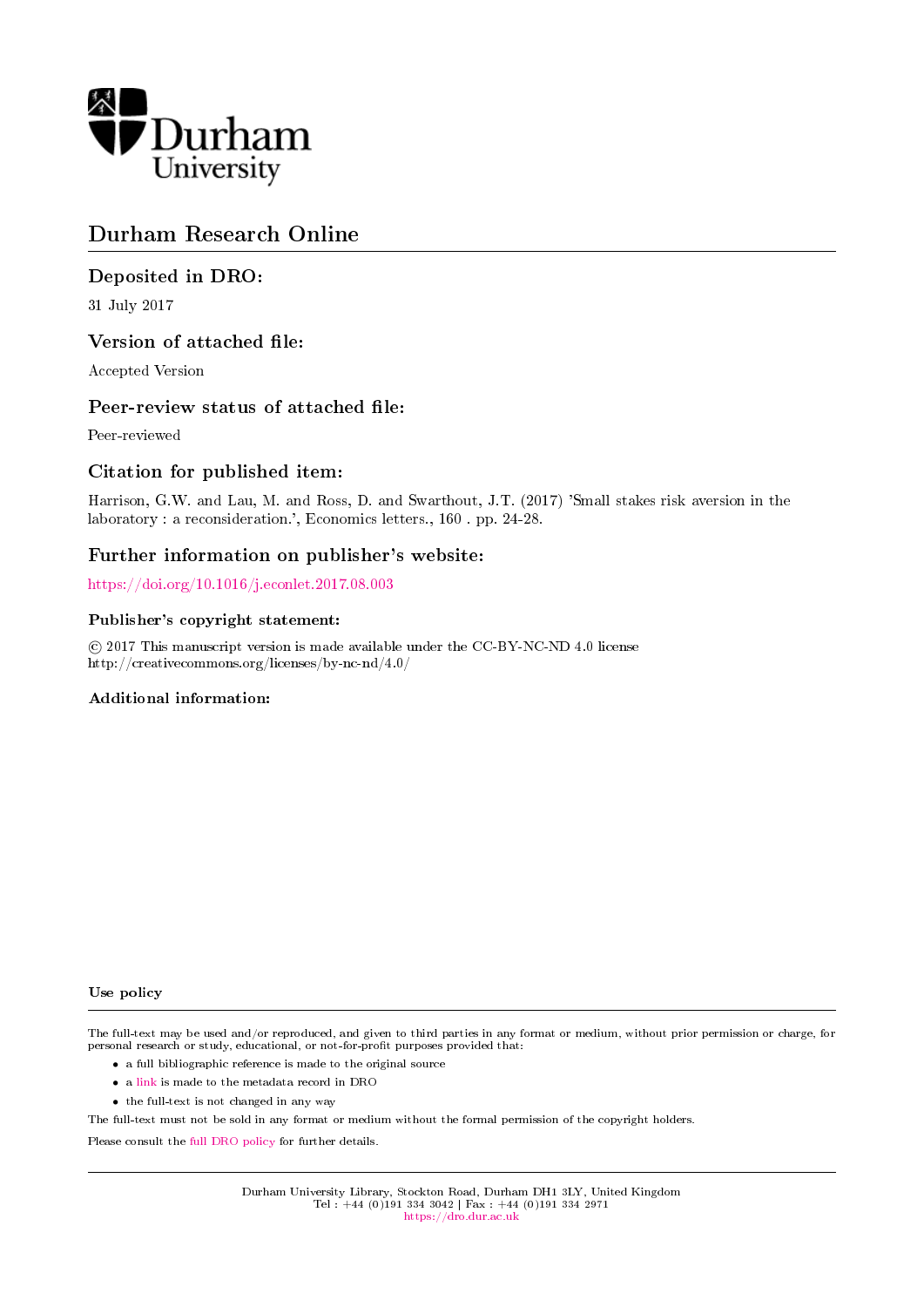## **Small Stakes Risk Aversion in the Laboratory: A Reconsideration**

by

Glenn W. Harrison, Morten Lau, Don Ross and J. Todd Swarthout †

July 2017

Forthcoming, *Economics Letters*

#### **Abstract**

Evidence of risk aversion in laboratory settings over small stakes leads to *a priori* implausible levels of risk aversion over large stakes under certain assumptions. One core assumption in statements of this calibration puzzle is that small-stakes risk aversion is observed over all levels of wealth, or over a "sufficiently large" range of wealth. Although this assumption is viewed as self-evident from the vast experimental literature showing risk aversion over laboratory stakes, it actually requires that lab wealth be varied for a given subject as one evaluates the risk attitudes of the subject. We consider evidence from a simple design that tests this assumption, and find that the assumption is strikingly *rejected* for a large sample of subjects from a population of college students. We conclude that the implausible predictions that flow from these assumptions do not apply to one specialized population widely used to study economic behavior in laboratory experiments.

Keywords: risk aversion, calibration puzzle, laboratory experiments JEL codes: D81, D03, C91

† Department of Risk Management & Insurance and Center for the Economic Analysis of Risk, Robinson College of Business, Georgia State University, USA (Harrison); Copenhagen Business School, Denmark (Lau); School of Sociology and Philosophy, University College Cork, Ireland; School of Economics, University of Cape Town, South Africa; and Center for Economic Analysis of Risk, Robinson College of Business, Georgia State University, USA (Ross); Department of Economics and Experimental Economics Center, Andrew Young School of Policy Studies, Georgia State University, USA (Swarthout). Harrison is also affiliated with the School of Economics, University of Cape Town. E-mail contacts: gharrison@gsu.edu, mla.eco@cbs.dk, don.ross@uct.ac.za and swarthout@gsu.edu. We are grateful to the Danish Social Science Research Council (Project #12-130950) for financial support, and to Jim Cox and Vjollca Sadiraj for valuable comments and discussion.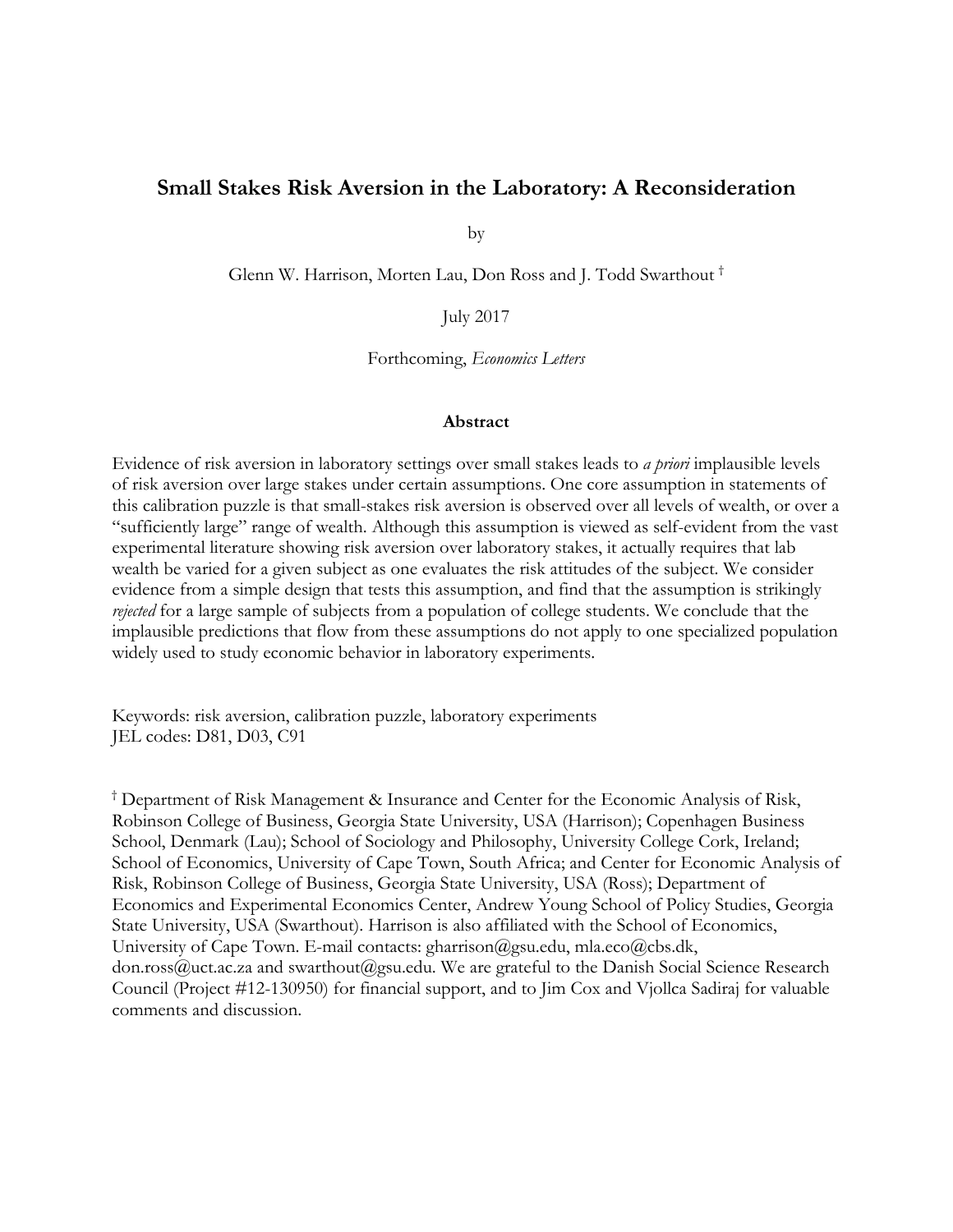Debate surrounding theories of decisions under risk and uncertainty has renewed interest in the arguments of the utility function over event outcomes. The local measure of risk aversion proposed by Arrow [1971] and Pratt [1964] for expected utility theory (EUT) is based on terminal wealth being the argument. However, there is nothing in the axiomatic foundation of EUT that requires one to use terminal wealth as the argument: Vickrey [1945] used income instead of terminal wealth; von Neumann and Morgenstern [1953; p. 15-31] were agnostic; and Luce and Raiffa [1957; ch.2] discussed alternatives such as scalar amounts of terminal wealth or income or, alternatively, vectors of commodities. Arrow [1964], Debreu [1959; ch.7] and Hirshleifer [1966] developed models in which the arguments of utility functions are vectors of contingent commodities.

The choice of arguments of the utility function can have important consequences for the inferences one can plausibly draw from empirical estimates of risk attitudes. Many economics experiments present participants with gambles over relatively small stakes and find that such gambles are frequently turned down in favor of less risky gambles with smaller expected values. If the argument of the utility function is terminal wealth, then some patterns of small stakes risk aversion have implausible implications for preferences over gambles where the stakes are no longer small. One example from Rabin [2000] is that the expected utility of terminal wealth model implies that an agent who turns down a 50/50 bet of losing \$100 or gaining \$110, at all initial wealth levels between \$100 and \$300,000, will also, at initial wealth of \$290,000, turn down a 50/50 bet with possible loss of \$2,000 even when the gain is as large as \$12 million. Although primarily used as an argument against EUT, it is now well-known that this logic applies to a much wider range of models that assume the argument of the utility function to be terminal wealth (Cox and Sadiraj [2006] and Safra and Segal [2008]). Hence the methodological implications run much deeper than whether EUT is a useful descriptive model of behavior.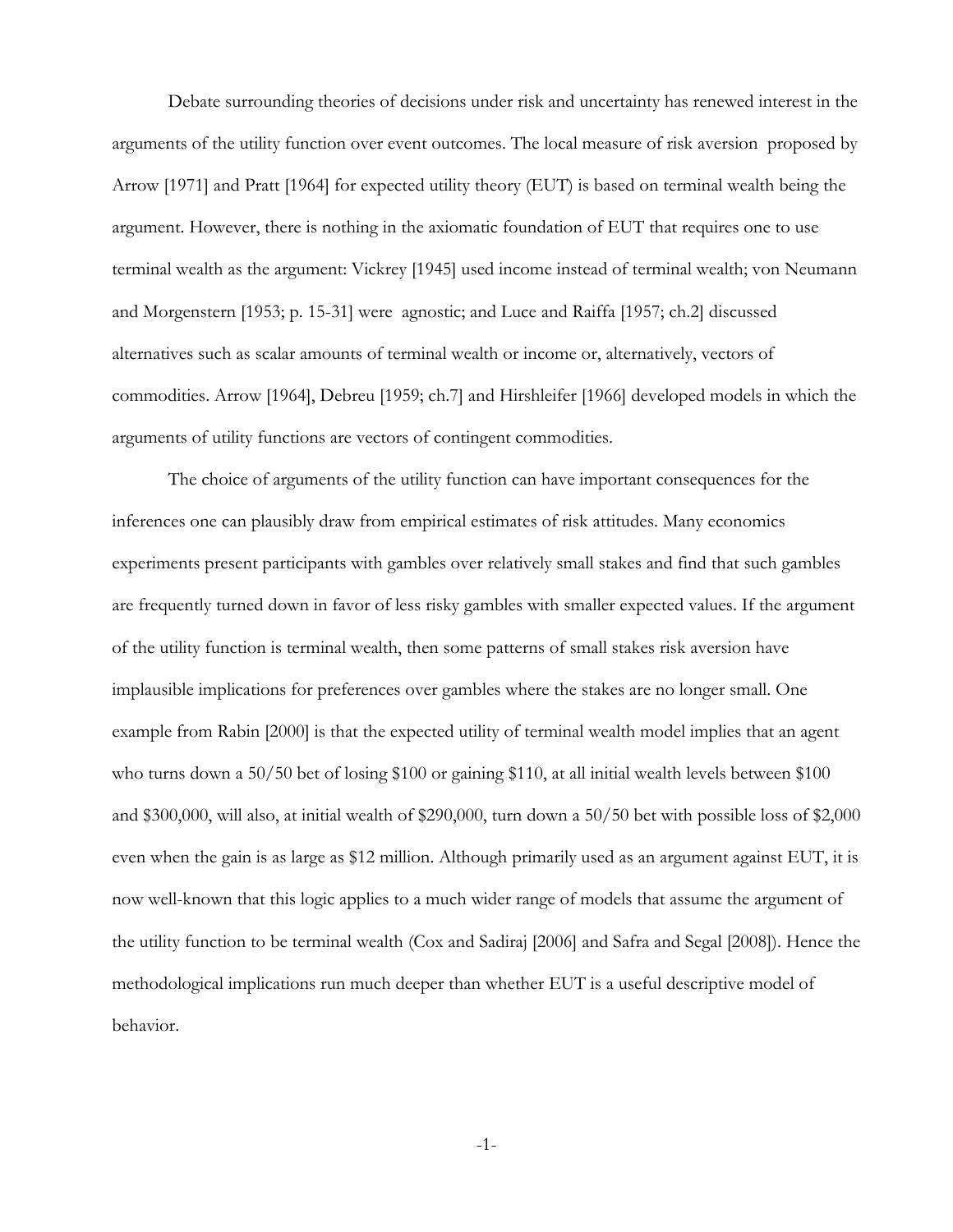Given the importance of understanding the arguments of the utility function, the absence of empirical tests is remarkable. We focus squarely on the specific and influential claim that evidence of small stakes risk aversion in the laboratory generate implausible risk aversion implications for any model in which terminal wealth is the argument of the utility function.<sup>1</sup> We refer to this claim as the HRC, following Hansson [1988] and Rabin [2000]. We build on a simple theoretical test and experimental design originally developed by Cox and Sadiraj [2008], and independently later by Wilcox [2013]; our design follows theirs. Although this design has wider implications, we focus on implications for calibration puzzles defined over terminal wealth models, which are the models that initiated the modern debate.

We present direct evidence that *the empirical premiss underlying the HRC claim is false for the typical* subjects of laboratory experiments: students in a first-world university.<sup>2</sup> These subjects exhibit risk aversion for small stakes lotteries for the initial terminal wealth that they bring to the lab, but as we increase the terminal wealth of the subjects they exhibit risk neutrality. We make no claim that this finding generalizes to other populations, fully expect that it could vary from population to population, and encourage tests with different populations.<sup>3</sup>

We review the theoretical statement of the usual calibration puzzle in section 1, using the simple example from Hansson [1988] since it is not widely known and illustrates the basic points. The generalization by Rabin [2000] can then be quickly stated. Our experimental design is presented in

<sup>&</sup>lt;sup>1</sup> Neilson [2001] and Safra and Segal [2008] also provide concavity calibration claims for terminal wealth models.

<sup>&</sup>lt;sup>2</sup> There have been comparable tests of the premisses of the calibration claims by Cox, Sadiraj, Vogt and Dasgupta [2013]. One of their experiments involved subjects in Calcutta, India; another involved a casino in Europe and some experimental procedures that are non-standard (in effect, the lab wealth was extremely risky wealth, and plausibly hypothetical wealth from the *ex ante* perspective of the subject). Wilcox [2013] independently derived similar tests in the laboratory.

<sup>&</sup>lt;sup>3</sup> We now incorporate these simple lottery choices in most batteries we use in the lab and the field for new populations.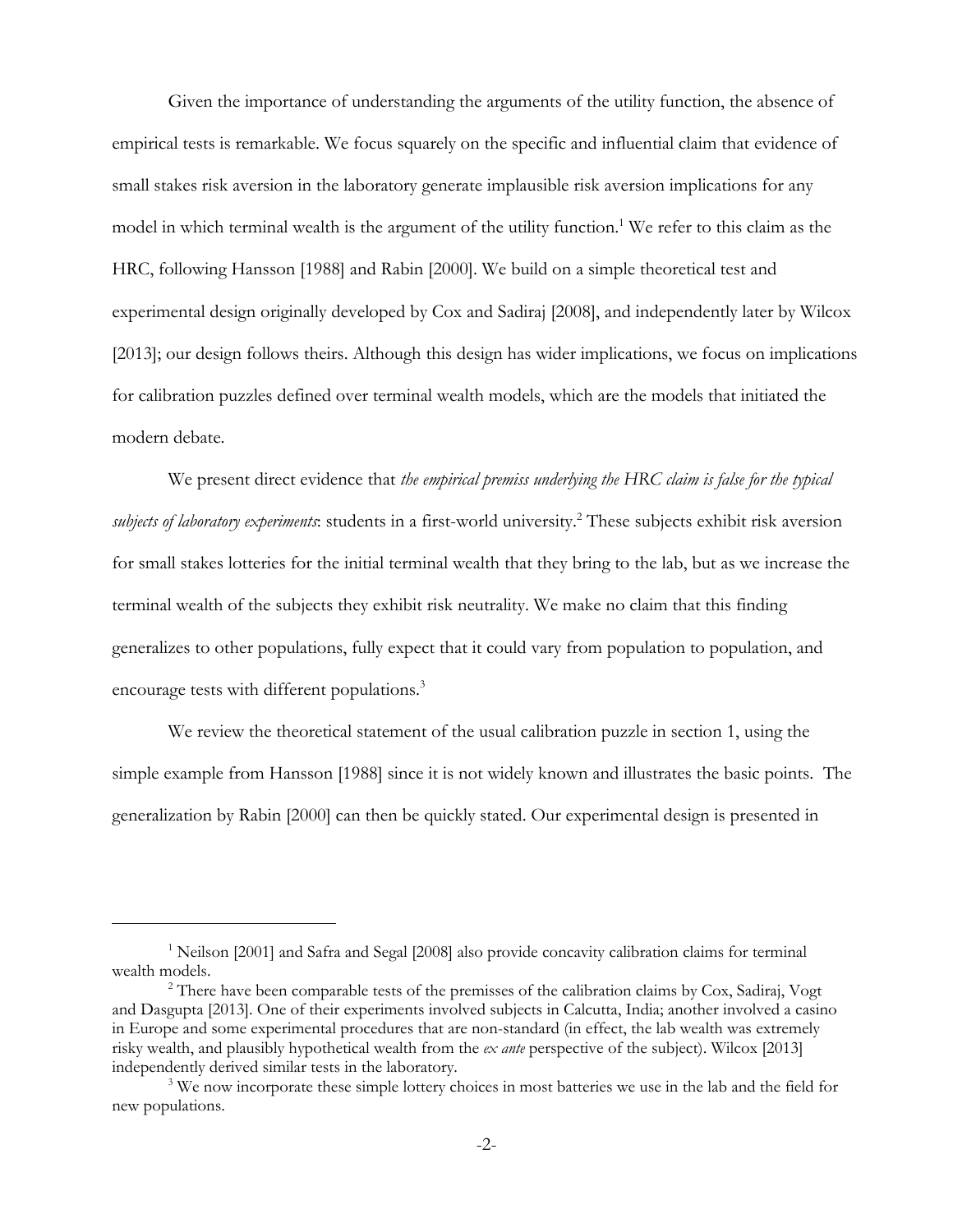section 2, and follows Cox and Sadiraj [2008]. We evaluate the resulting empirical evidence from 28 binary choices by 590 student subjects in section 3.

#### **1. Theory**

What if an individual always rejects a 50:50 lottery offering x and  $x+$ \$3 in favor of  $x+$ \$1 for certain? Without loss of essential generality, assume indifference, so that  $u(x+1) = \frac{1}{2} u(x) + \frac{1}{2} u(x+3)$ . One solution to this equation is the utility function  $u(x) = 1-a^x$  for  $a \approx 0.618$ . It is useful in the sequel to note that this is a bounded function, since  $u(x) \rightarrow 1$  as  $x \rightarrow \infty$ . Now consider increments in utility from x:

$$
u(x+1) - u(x) \approx 0.382 \, a^x \tag{1}
$$

$$
u(x+\infty) - u(x) = 1 - (1-a^x) = a^x
$$
 (2)

If (1) and (2) are true, then we can construct "trick lotteries" that make this decision maker look silly. For instance, the decision maker must prefer a certain gain of 1 to a  $0 \le p \le 0.382$  chance of an arbitrarily large gain  $X \gg x$ . For instance,  $p = \frac{1}{4}$ , since  $\frac{1}{4}$  a<sup>x</sup> < 0.382 a<sup>x</sup>, and  $X = $1$  million.

More general conditions for this implausible prediction are now established. If the utility function is bounded on  $(0, \infty)$  then that is a sufficient condition for implausible risk aversion in large stakes (e.g., Cox and Sadiraj [2008; Proposition 2, p.20]). Indeed, the only empirical example offered by Rabin [2000] uses a bounded CARA function. On the other hand, small-stakes risk aversion over a *large enough finite* interval is a sufficient condition for implausible risk aversion for large stakes, whether or not the utility function is bounded or unbounded.

The Hansson-Rabin calibration (HRC) puzzle may be stated in terms of four propositions:

- $P =$  "the agent is a risk averse EUT maximizer"
- $Q \in \text{``EUT implies full asset integration''}$
- $R \vDash$  "the agent turns down small-stakes gambles in favor of a certain amount with a slightly lower expected value, and does so over a large enough $^4$  range of wealth levels W"

<sup>&</sup>lt;sup>4</sup> The expression "large enough" is deliberately vague, since it depends on the degree of risk aversion exhibited under proposition P, and the lotteries in proposition S that *a priori* seem to generate silly behavior.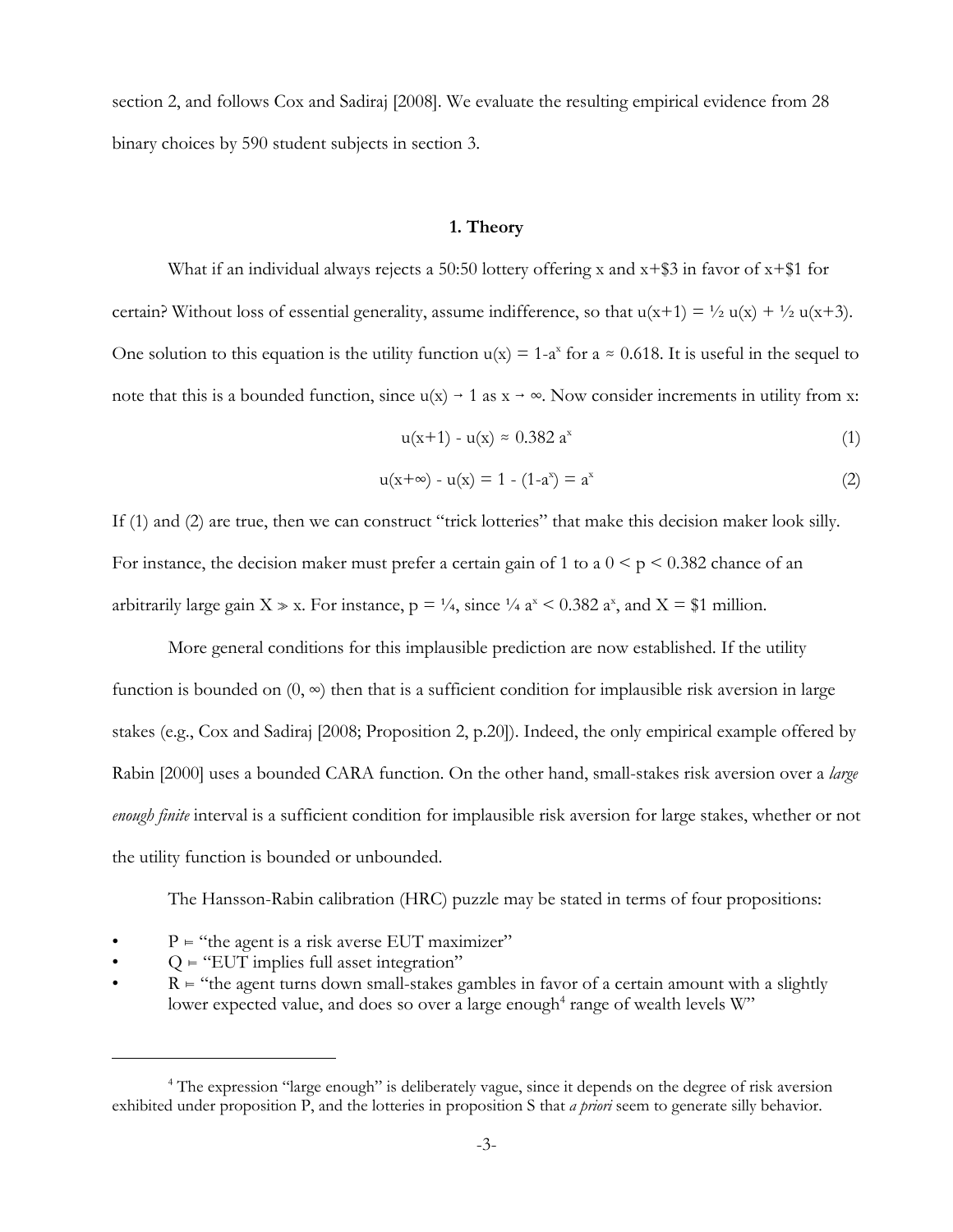$S =$ "the agent turns down large-stakes gambles in favor of a certain amount with a significantly lower value, and looks silly."

The calibration puzzle is the claim that if P, Q and R are true, then S follows. Since the behavior implied by proposition S is *a priori* implausible from a thought experiment, there must be some inconsistency among these propositions. Rabin [2000] draws the implication that P must then be false, and that one should employ models of decision-making under risk that relax proposition Q, such as Cumulative Prospect Theory. As a purely logical matter, of course, this is just one way to resolve this calibration puzzle.

#### **2. Experimental Design**

All of the evidence claimed to support the premiss that decision makers in experiments exhibit small stakes risk aversion for a large enough finite interval comes from designs in which subjects come to the lab with varying levels of wealth and are faced with small-stakes lotteries. This is actually indirect evidence, even if it might be suggestive, since we do not know that different decision-makers have varying levels of wealth, and there is nothing in EUT that would lead one to assume that they have the same utility function. What is needed is an experimental design that varies the wealth of a given decision-maker, who can be presumed to behave consistently with one utility function during the lab session.<sup>5</sup>

Cox and Sadiraj [2008; p.33] propose an elegant design to test this claim correctly. Give the agent a choice between a safe lottery of w for sure, and a risky lottery of a 50:50 chance of w-x or  $w+y$ , where w-x  $\geq 0$  and y  $> x > 0$ . The key idea is to vary w in the lab.<sup>6</sup> Consider values of w that can be

<sup>&</sup>lt;sup>5</sup> Thought experiments along these lines were developed by Watt [2002] and Palacios-Huerta and Serrano [2006], and showed that the implied risk aversion underlying proposition R are *a priori* implausible. Despite minor errors in some of the calculations of the latter, noted at

http://www.econ.brown.edu/Faculty/serrano/disclaimers/2006EL91dis.html, the message does not change. 6  $6$  Cox and Sadiraj [2008; p.32] explain why one cannot test proposition R by only asking one lottery choice question of this kind at only one level of lab wealth, as in Barberis, Huang and Thaler [2006; p. 1071] and Schechter [2007]. In response to Watt [2002], Rabin and Thaler [2002; p.230] make exactly this mistake in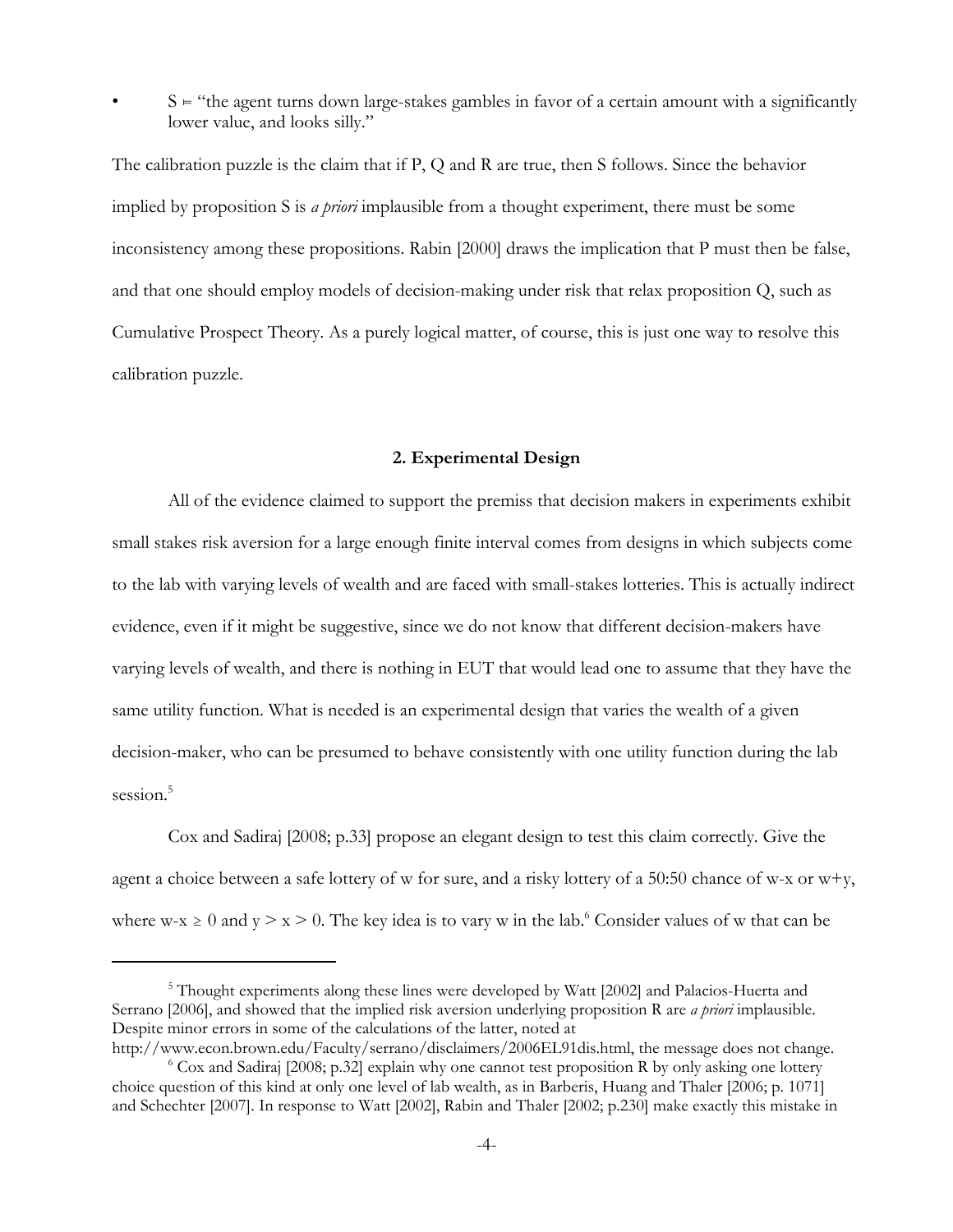denoted w, w, w, w, w, W, W, where smaller values of the letter w denote smaller values of lab wealth. Consider values like these for lab wealth that may be plausibly much less than the **W** that the subject has in the field prior to the experiment. The experimenter does not need to know **W** for a given subject, but by varying "lab wealth" for that subject the experimenter has considered small-stakes lottery choices over a loss of x and a gain of y for "field + lab" wealth levels **W**+w, **W**+w, **W**+w, **W**+w,  $W+w$ ,  $W+w$  and  $W+w$ , respectively, for that subject. This step of the design presumes that we vary lab wealth for a given subject, since then we can presume that field wealth **W** is constant for the experimental session.<sup>7</sup> This step of the experimental design also assumes proposition Q, that the agent perfectly asset integrates field wealth and lab wealth.

If the agent prefers the safe lottery over the risky lottery for all of the lab wealth values the experimenter's budget can afford, then we have verification of proposition R, at least for the range of "field + lab" wealth proscribed by the experimenter's budget. If we observe the agent choosing the safe lottery for small levels of lab wealth but the risky lottery for larger levels of lab wealth, then proposition R is rejected for that agent. Of course, we do not expect deterministic patterns of choice, so one ought to make some claim about the statistical significance of these choice patterns. This is why we have 28 choices for each subject. Another nice feature of this experimental design is that we need not structurally model the EUT decision process for the agent: we can rely on simple statistical models such as (panel) probit, conditioned on lab wealth.

misunderstanding the existing experimental literature: "We refer any reader who believes in risk neutrality to pick up virtually any experimental test of risk attitudes. Dozens of laboratory experiments show that people are averse to far more favorable bets for smaller stakes. The idea that people are not risk neutral in playing for modest stakes is uncontroversial; indeed, nobody to our knowledge interprets the existing evidence as arguing that expected-value maximization (risk neutrality) is a good fit." The tests proposed here address the hypothesis of expected-value maximization for the relevant theoretical proposition R.

<sup>&</sup>lt;sup>7</sup> In other words, one cannot implement this aspect of the design on a between-subjects basis, or the theoretical premiss could be violated by heterogeneity.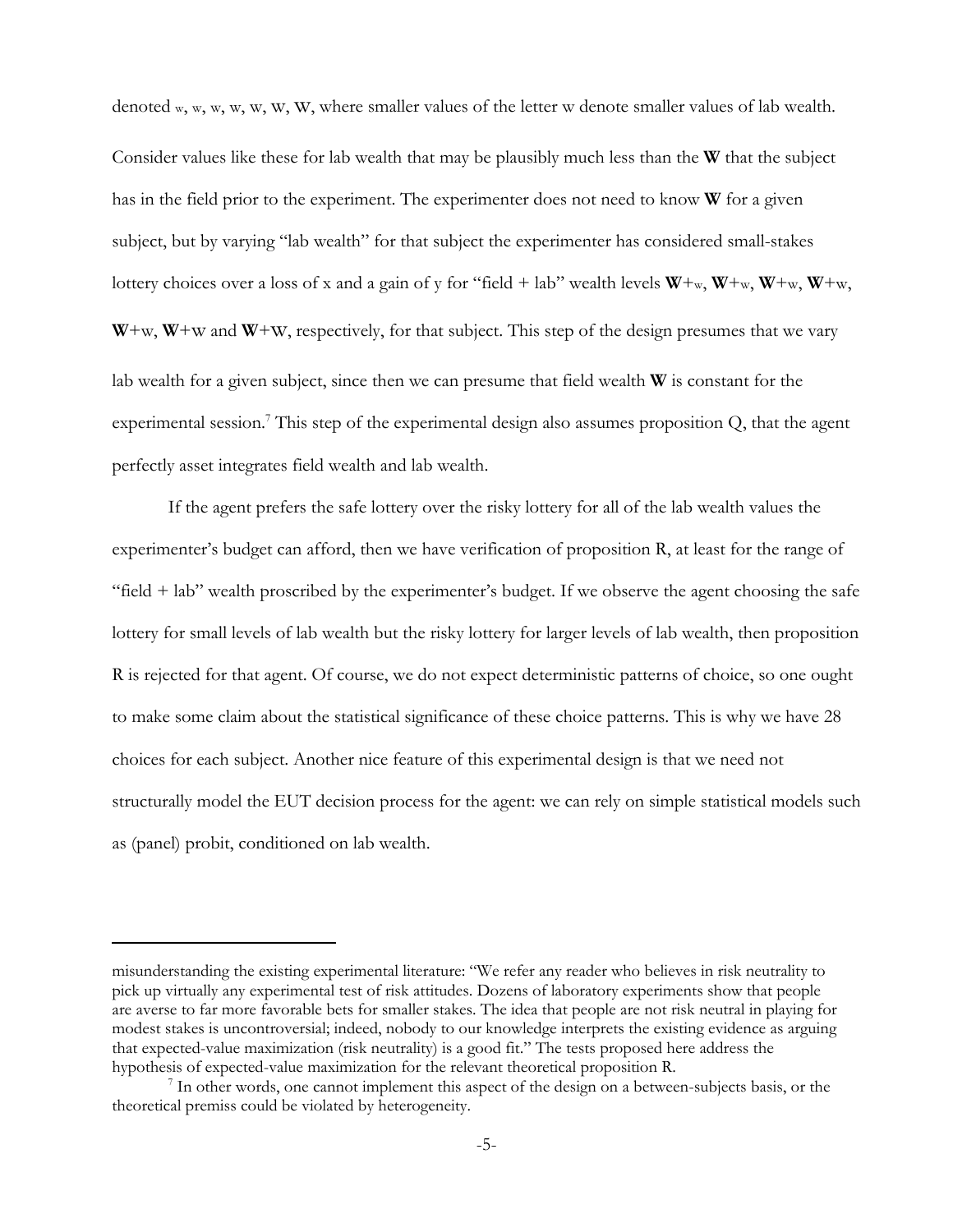Table 1 shows the 28 lottery pairs we used. The smallest lab wealth was \$15 and the largest lab wealth was \$135. Table 1 shows that 20 of the choices involve 50:50 risky lotteries, and 8 of the choices involve 90:10 risky lotteries to allow relatively high outcomes for the risky lottery. The order of lotteries in Table 1 is solely for pedagogic convenience: the order of presentation was randomized independently for each subject. One lottery is the safe lottery, and the other lottery is the risky lottery. The far right columns of Table 1 show the Expected Value (EV) of each choice, and the difference in favor of the risky lottery. Since the risky lottery provided an EV that always slightly exceeded the EV of the safe lottery, we know that a choice of the safe lottery implies risk aversion under EUT. Since the EV difference is strictly positive, choices of the risky lottery are consistent with risk neutrality or risk preference under EUT.

The first 14 lottery choices reflect lower levels of lab wealth between \$15 and \$30, and the last 14 lottery choices, shaded in Table 1, reflect higher levels of lab wealth between \$120 and \$135. There are repetitions of the  $-x$  and  $+y$  values at different levels of lab wealth: hence the design builds in controls for the same losses and gains relative to lab wealth, and only varies lab wealth. For instance, choice pairs 2 and 26 have  $x = 8$  and  $y = 10$ , with lab wealth of \$15 and \$135, respectively. So apart from the change in lab wealth, these are the same risky lotteries, as required by proposition R. Similarly, choice pairs 9 and 18 have  $x = 18$  and  $y = 21$  with lab wealth of \$25 and \$125, respectively. There is variation in the values of x and y, and the difference between x and y: the smallest difference between x and y is \$1 (e.g., choice pairs 3, 6, 7) and the largest difference is \$85 (choice pairs 1, 12, 22 and 27).

#### **3. Evidence**

The battery in Table 1 was administered, in random order, to 590 undergraduates recruited from the Georgia State University population. This battery was administered as part of a larger experiment, in which subjects made a total of 100 binary choices, spanning gain, loss and mixed frames.

-6-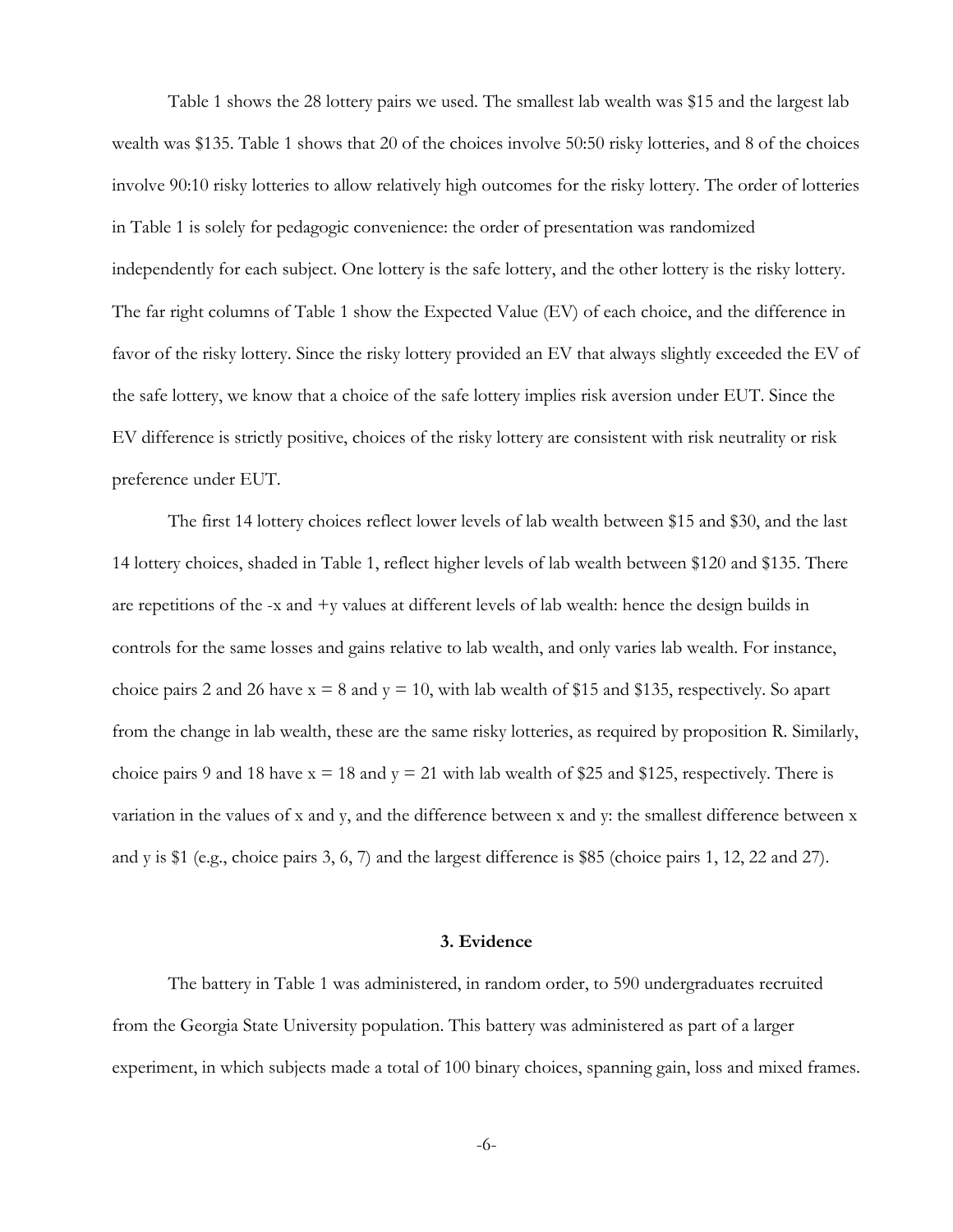A typical display is shown in Figure 1.8 Indifference was not permitted as an option. Subjects also completed a demographics survey, and subsequently participated in a "lab casino" in which choices mimicked those found in video slot machines. Each subject received a \$5 show-up payment. One feature of this experiment is that participation times in a given session were staggered, so that several subjects joined the session at 30-minute intervals. All instructions were then administered in written form, and with a video presentation on each computer that the subject listened to privately with headphones. This procedure was used to avoid subjects feeling any peer pressure to finish early or late. At the end of the 100 lottery choices, one choice was selected at random with physical dice, and then the lottery chosen was played out with physical dice.<sup>9</sup> Subjects were paid privately. The instructions are reproduced in an appendix (available on request).

 Figure 2 displays the basic results, using a simple (random effects, panel) probit specification in which the binary choice is the dependent variable and the explanatory variable is lab wealth. For the probit specifications we use quadratic and cubic terms to capture possible non-linearity in the estimated latent index. Standard errors allow for clustering by subject. The solid line shows the average prediction, and the shaded area shows the 95% confidence interval around that prediction. The results are clear: subjects exhibit some risk aversion at low levels of lab wealth and exhibit risk neutrality (or risk preference) at higher levels of lab wealth. Although relying on interpolation, the switch point

<sup>&</sup>lt;sup>8</sup> These lottery choices were embedded in a larger battery that included some choices in which there were losses out of house endowments displayed for those choices. When there were no losses, the display did not mention any house endowment, as in Figure 1.

<sup>&</sup>lt;sup>9</sup> We opted for using the Random Lottery Incentive Method (RLIM), where one of the 100 choices was chosen at random for playing out and payment. We did so for two reasons, recognizing that this is not as innocent a procedure as some maintain (see Harrison and Swarthout [2014], Cox, Sadiraj and Schmidt [2015] and Brown and Healy [2016] for evidence and extensive literature discussion). The first reason was to ensure that we collected choices over a wide enough array of lotteries to be able to test the premiss using withinsubject data. If we had opted for giving one choice to each subject, to avoid using the RLIM, this would have been infeasible and would have required an extreme assumption of preference homogeneity across subjects. The second reason was that the null hypothesis being tested is normally stated assuming EUT, and RLIM is valid under EUT.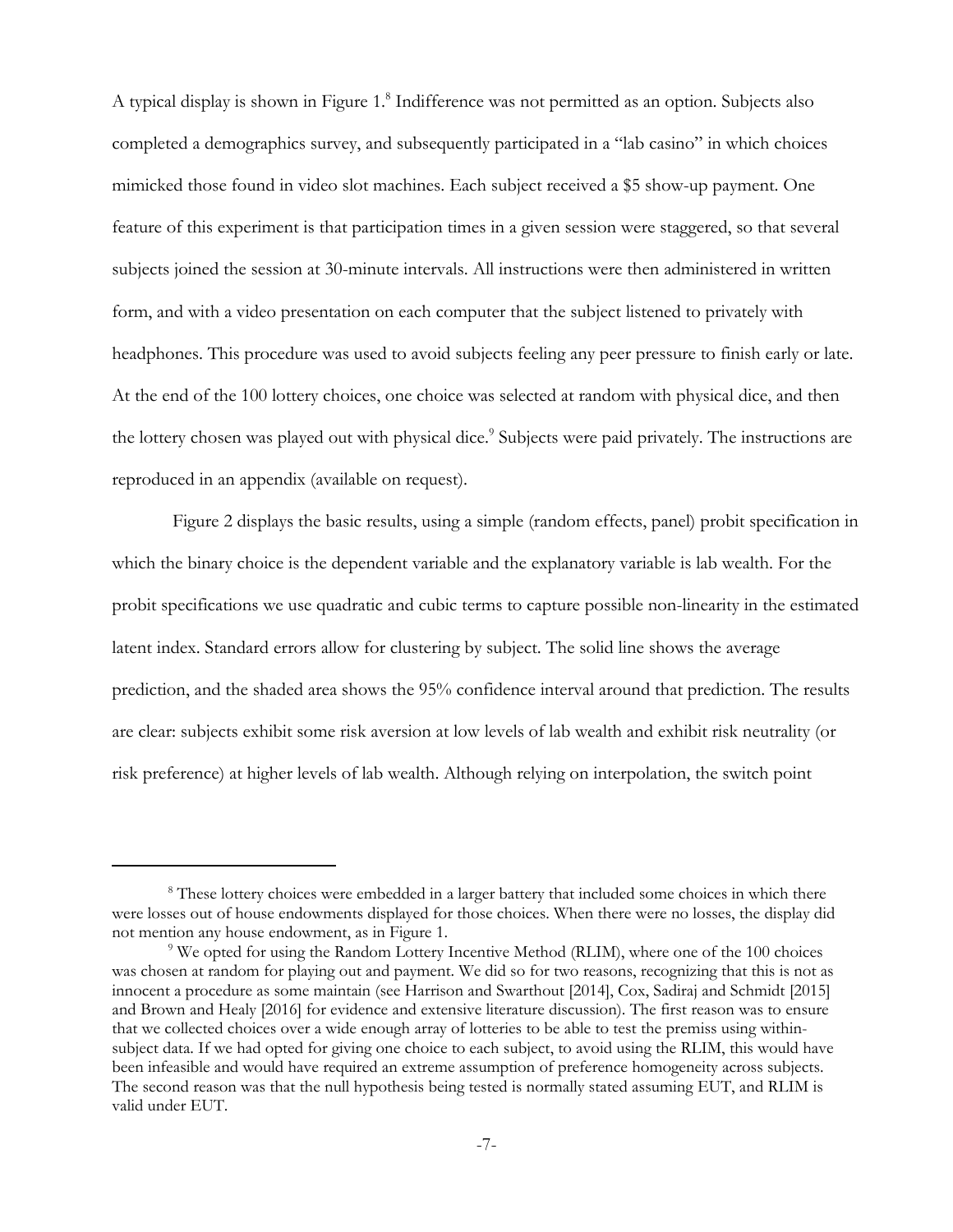appears to be around a lab wealth of \$60. By this evidence we infer that proposition R is false for this population and these lottery choices.10

Table 2 lists estimates of the probability of safe choices using several alternative statistical specifications. One specification is a standard probit model, and another specification is a random effects probit model; both use quadratic and cubic terms in lab wealth. A third specification is the semi-nonparametric (SNP) approach of Gallant and Nychka [1987]. Although less parametric than the probit specifications, the SNP estimates do not account for the panel nature of these data. Our preferred specification is the random effects, panel probit, shaded in Table 2. The same qualitative conclusion applies for all three specifications. The random effects probit implies more extreme predictions above and below ½ than the other two specification, but in all cases the 95% confidence intervals lie above ½ for small levels of lab wealth, and lie below ½ for higher levels of lab wealth.

#### **4. Conclusions**

For a sample from a population that is similar to populations that are widely used to study behavior in experiments, the empirical basis for the calibration puzzle does not exist.

<sup>&</sup>lt;sup>10</sup> The qualitative results are even stronger if one drops the "skewed" risky lotteries, which are those numbered 1, 5, 11, 12, 17, 21, 22 and 27 in Table 1.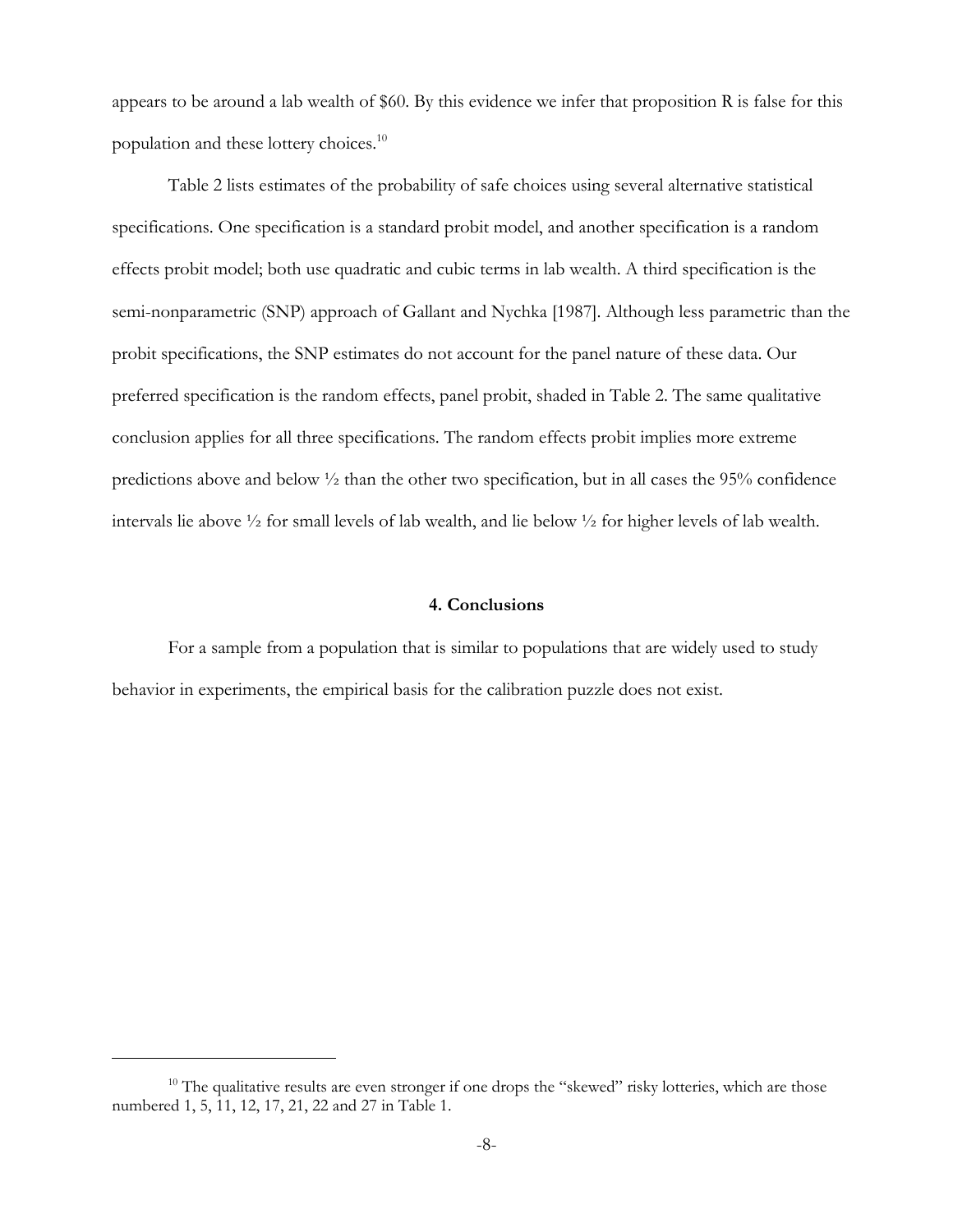## **Table 1: Experimental Design**

# All currency values in U.S. Dollars

|                 | Lab             | <b>Risky Lottery</b> |                 |                    |                      |              |                | <b>Expected Value</b> |       |                |  |
|-----------------|-----------------|----------------------|-----------------|--------------------|----------------------|--------------|----------------|-----------------------|-------|----------------|--|
| ID $#$          | Wealth          | Prob <sup>low</sup>  | Payofflow       | Prob <sup>hi</sup> | Payoff <sup>hi</sup> | $-{\bf X}$   | V              | Safe                  | Risky | Difference     |  |
| 1               | 15              | 0.9                  | 5               | 0.1                | 110                  | $-10$        | 95             | 15                    | 15.5  | 0.5            |  |
| $\overline{c}$  | 15              | 0.5                  | 7               | 0.5                | 25                   | $-8$         | 10             | 15                    | 16    | $\mathbf{1}$   |  |
| 3               | 15              | 0.5                  |                 | 0.5                | 24                   | $-8$         | 9              | 15                    | 15.5  | 0.5            |  |
| 4               | $\overline{20}$ | 0.5                  | $\overline{10}$ | 0.5                | 32                   | $-10$        | 12             | 20                    | 21    | $\mathbf{1}$   |  |
| 5               | $20\,$          | 0.9                  | 15              | 0.1                | 70                   | $-5$         | 50             | $20\,$                | 20.5  | 0.5            |  |
| 6               | $20\,$          | 0.5                  | $10\,$          | 0.5                | 31                   | $-10$        | $11\,$         | 20                    | 20.5  | 0.5            |  |
|                 | 20              | 0.5                  | $\mathbf{2}$    | 0.5                | 39                   | $-18$        | 19             | 20                    | 20.5  | 0.5            |  |
| 8               | $\overline{25}$ | 0.5                  | $\overline{12}$ | 0.5                | 40                   | $-13$        | 15             | 25                    | 26    | $\mathbf{1}$   |  |
| $\overline{9}$  | 25              | 0.5                  | 7               | 0.5                | 46                   | $-18$        | 21             | 25                    | 26.5  | 1.5            |  |
| 10              | 25              | 0.5                  | 10              | 0.5                | 43                   | $-15$        | 18             | 25                    | 26.5  | 1.5            |  |
| 11              | $\overline{30}$ | 0.9                  | $\overline{25}$ | 0.1                | $\overline{90}$      | $-5$         | 60             | $30\,$                | 31.5  | 1.5            |  |
| $12\,$          | $30\,$          | 0.9                  | $20\,$          | 0.1                | 125                  | $-10$        | 95             | 30                    | 30.5  | $0.5\,$        |  |
| 13              | 30              | 0.5                  | 18              | 0.5                | 45                   | $-12$        | 15             | 30                    | 31.5  | 1.5            |  |
| 14              | 30              | 0.5                  | 15              | 0.5                | 46                   | $-15$        | 16             | 30                    | 30.5  | 0.5            |  |
| 15              | 120             | 0.5                  | $108\,$         | 0.5                | 135                  | $-12$        | 15             | 120                   | 121.5 | 1.5            |  |
| 16              | 120             | 0.5                  | $110\,$         | 0.5                | 132                  | $-10$        | 12             | 120                   | 121   | $\mathbf{1}$   |  |
| 17              | 120             | 0.9                  | 115             | 0.1                | 180                  | $-5$         | 60             | 120                   | 121.5 | 1.5            |  |
| 18              | 125             | 0.5                  | 107             | 0.5                | 146                  | $-18$        | 21             | 125                   | 126.5 | 1.5            |  |
| 19              | 125             | 0.5                  | 110             | 0.5                | 143                  | $-15$        | 18             | 125                   | 126.5 | 1.5            |  |
| 20              | 125             | 0.5                  | 112             | 0.5                | 140                  | $-13$        | 15             | 125                   | 126   | $\mathbf{1}$   |  |
| 21              | 130             | 0.9                  | 125             | 0.1                | 180                  | $-5$         | 50             | 130                   | 130.5 | 0.5            |  |
| 22              | 130             | 0.9                  | 120             | 0.1                | 225                  | $-10$        | 95             | 130                   | 130.5 | 0.5            |  |
| 23              | 130             | 0.5                  | 112             | 0.5                | 149                  | $-18$        | 19             | 130                   | 130.5 | 0.5            |  |
| 24              | 130             | 0.5                  | 120             | 0.5                | 141                  | $-10$        | 11             | 130                   | 130.5 | 0.5            |  |
| 25              | 130             | 0.5                  | 115             | 0.5                | 146                  | $-15$        | 16             | 130                   | 130.5 | $0.5\,$        |  |
| $\overline{26}$ | 135             | 0.5                  | 127             | 0.5                | 145                  | $-8$         | 10             | 135                   | 136   | $\overline{1}$ |  |
| 27              | 135             | 0.9                  | 125             | 0.1                | 230                  | $\mbox{-}10$ | 95             | 135                   | 135.5 | 0.5            |  |
| 28              | 135             | 0.5                  | 127             | 0.5                | 144                  | $-8$         | $\overline{9}$ | 135                   | 135.5 | 0.5            |  |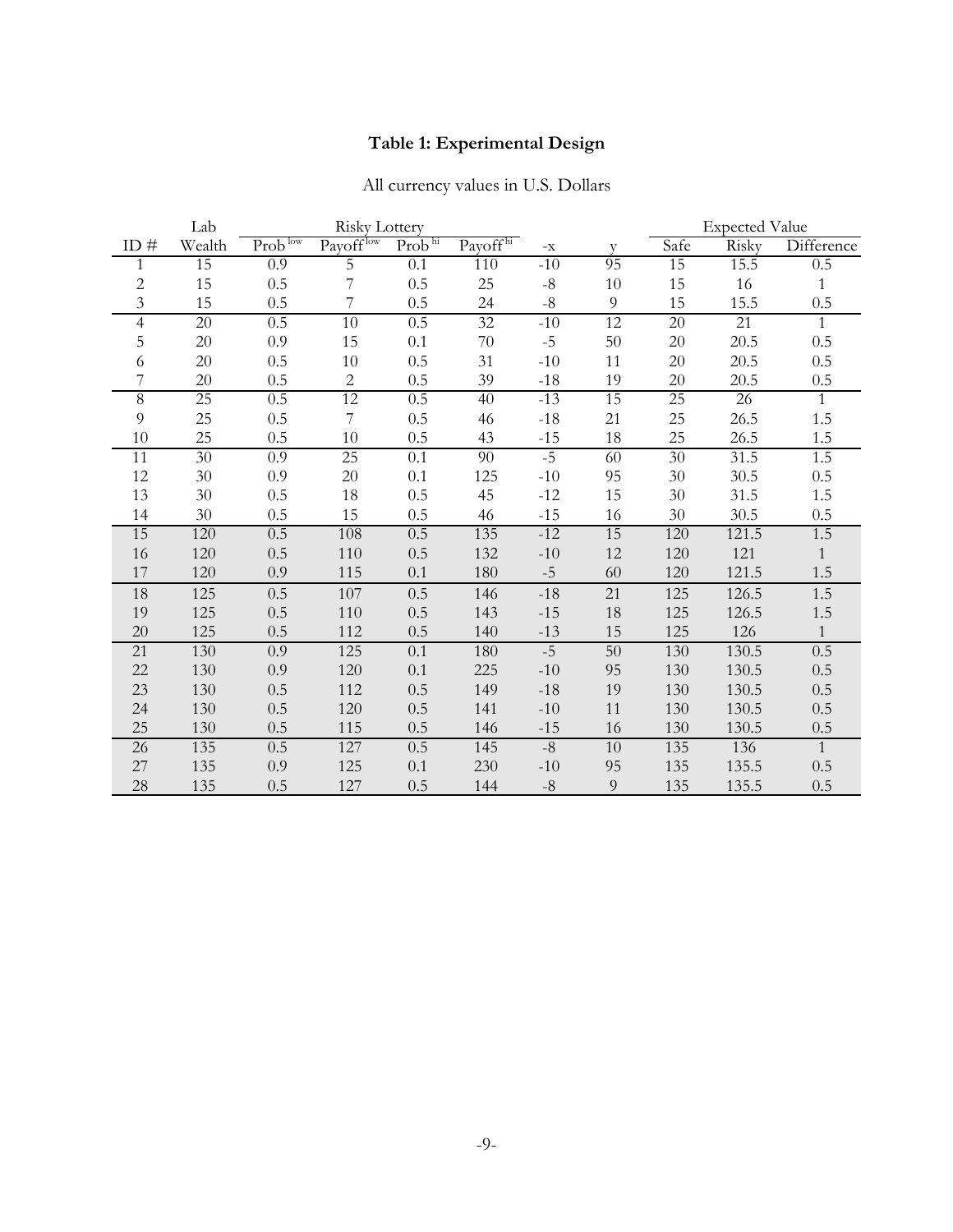

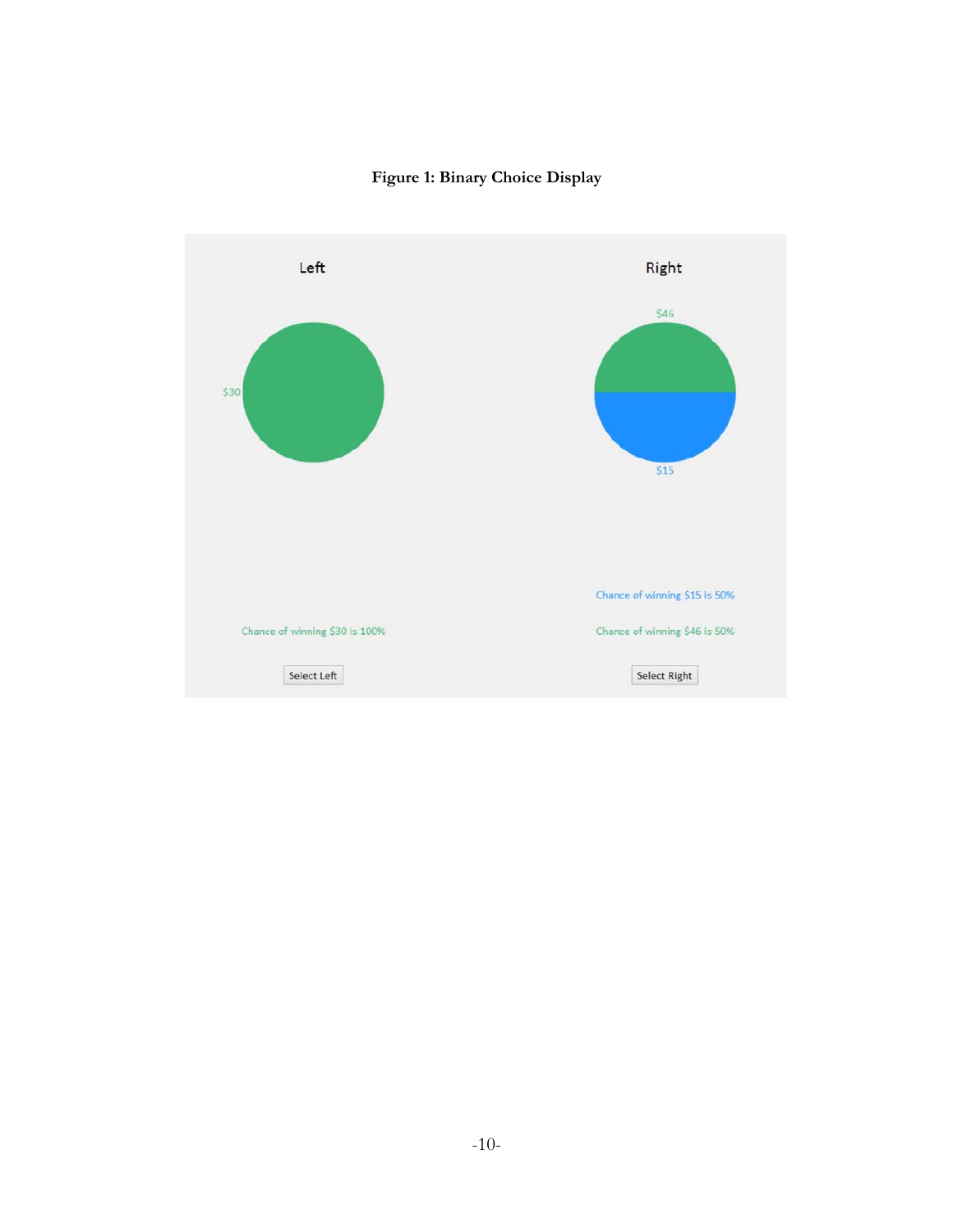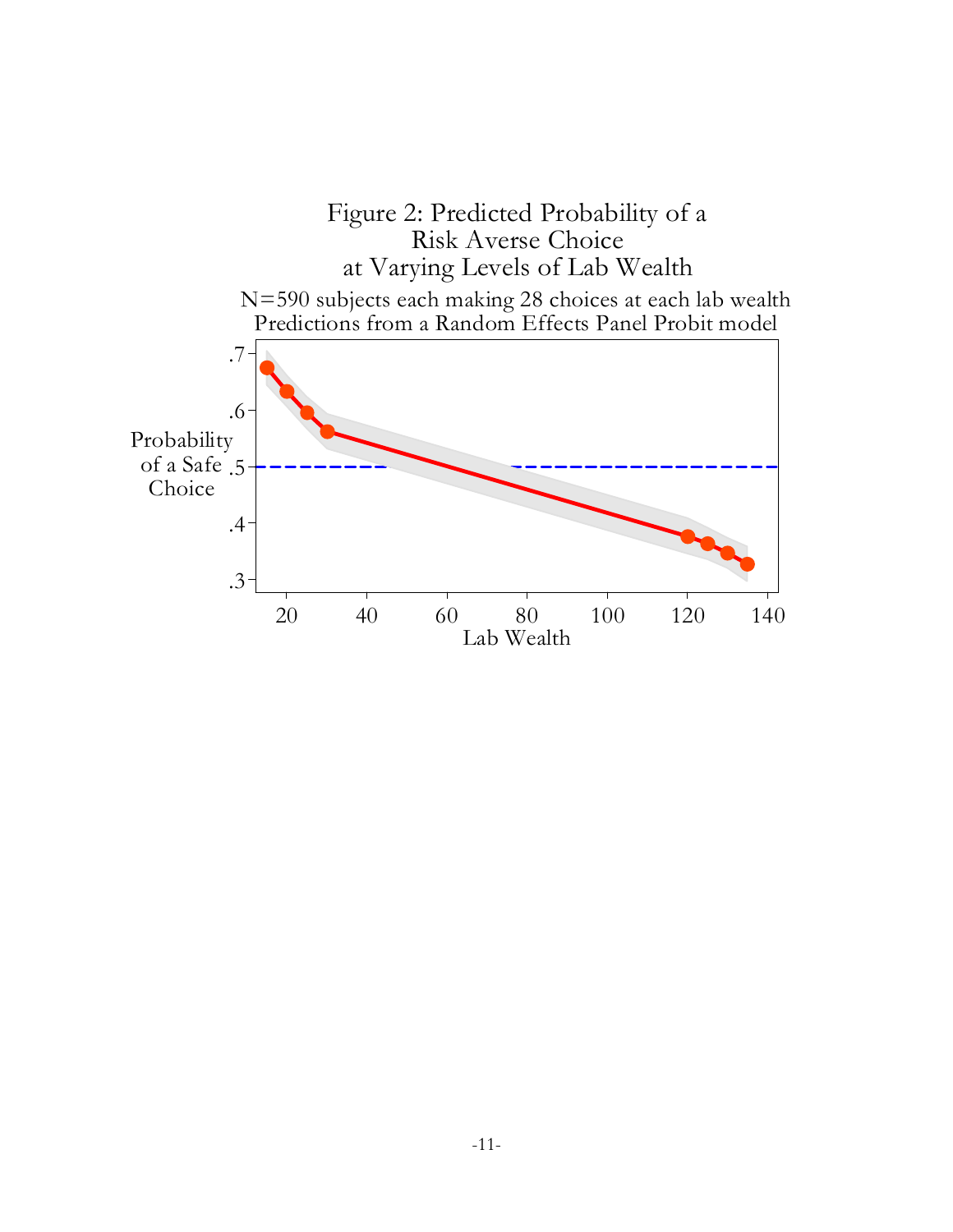| Lab    | Probit |        |      |      | <b>Random Effects Probit</b> |      | Semi-Non-Parametric (SNP) |           |      |
|--------|--------|--------|------|------|------------------------------|------|---------------------------|-----------|------|
| Wealth | Mean   | 95% CI |      | Mean | $95\%$ CI                    |      | Mean                      | $95\%$ CI |      |
| \$15   | 0.64   | 0.62   | 0.67 | 0.68 | 0.65                         | 0.71 | 0.64                      | 0.62      | 0.66 |
| \$20   | 0.61   | 0.59   | 0.63 | 0.63 | 0.61                         | 0.66 | 0.61                      | 0.60      | 0.62 |
| \$25   | 0.58   | 0.55   | 0.60 | 0.60 | 0.57                         | 0.62 | 0.58                      | 0.57      | 0.59 |
| \$30   | 0.55   | 0.53   | 0.57 | 0.56 | 0.53                         | 0.59 | 0.55                      | 0.53      | 0.56 |
| \$120  | 0.40   | 0.37   | 0.43 | 0.38 | 0.35                         | 0.41 | 0.40                      | 0.38      | 0.42 |
| \$125  | 0.39   | 0.36   | 0.41 | 0.36 | 0.34                         | 0.39 | 0.39                      | 0.38      | 0.40 |
| \$130  | 0.38   | 0.35   | 0.40 | 0.35 | 0.32                         | 0.37 | 0.38                      | 0.36      | 0.39 |
| \$135  | 0.36   | 0.33   | 0.39 | 0.33 | 0.30                         | 0.36 | 0.36                      | 0.34      | 0.38 |

**Table 2: Predicted Safe Choices from Alternative Statistical Models**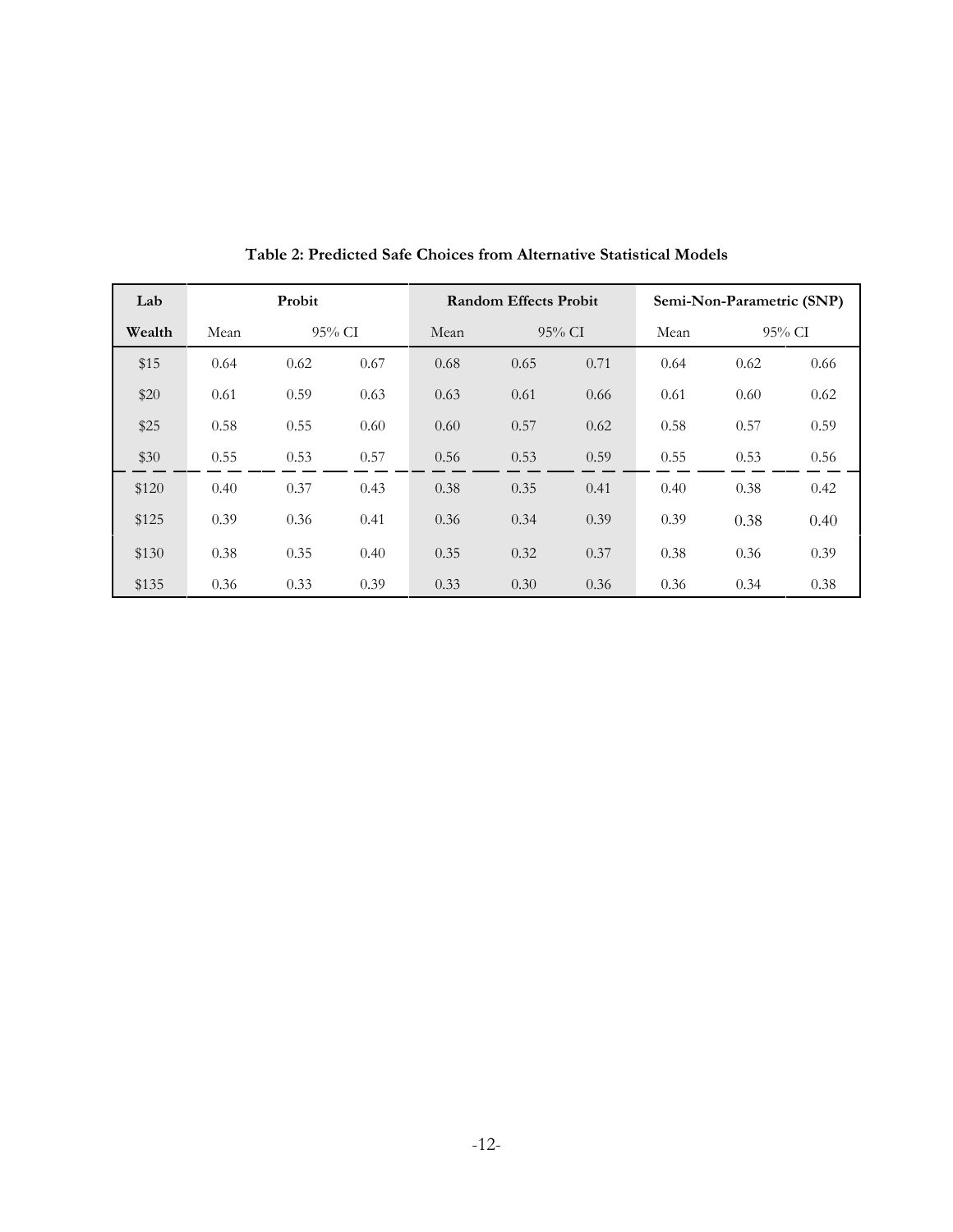## **References**

- Arrow, Kenneth J., "The Role of Securities in the Optimal Allocation of Risk-Bearing," *Review of Economic Studies*, 31, 1964, 91-96.
- Arrow, Kenneth J., *Essays in the Theory of Risk-Bearing* (Chicago: Markham, 1971).
- Barberis, Nicholas; Huang, Ming, and Thaler, Richard H., "Individual Preferences, Monetary Gambles, and Stock Market Participation: A Case for Narrow Framing," *American Economic Review*, 96(4), September 2006, 1069-1090.
- Brown, Alexander L., and Healy, Paul J., "Separated Decisions," *Working Paper #16-02*, Department of Economics, Ohio State University, 2016.
- Cox, James C., and Sadiraj, Vjollca, "Small- and Large-Stakes Risk Aversion: Implications of Concavity Calibration for Decision Theory," *Games and Economic Behavior*, 56, 2006, 45-60.
- Cox, James C., and Sadiraj, Vjollca, "Risky Decisions in the Large and in the Small: Theory and Experiment," in J. Cox and G.W. Harrison (eds.), *Risk Aversion in Experiments* (Bingley, UK: Emerald, Research in Experimental Economics, Volume 12, 2008).
- Cox, James C.; Sadiraj, Vjollca, and Schmidt, Ulrich, "Paradoxes and Mechanisms for Choice under Risk," *Experimental Economics*, 18, 2015, 215-250.
- Cox, James C.; and Sadiraj, Vjollca; Vogt, Bodo, and Dasgupta, Utteeyo, "Is There a Plausible Theory for Decision under Risk? A Dual Calibration Critique," *Economic Theory*, 54(2), October 2013, 305-333.
- Debreu, Gerard, *Theory of Value* (New York: John Wiley and Sons, 1959).
- Gallant, A.R., and Nychka, Douglas W., "Semi-nonparametric maximum likelihood estimation," *Econometrica*, 55, 1987, 363–390.
- Hansson, Bengt, "Risk Aversion as a Problem of Conjoint Measurement," in P. Gardenfors and N-E. Sahlin (eds.), *Decisions, Probability, and Utility* (New York: Cambridge University Press, 1988).
- Harrison, Glenn, and Swarthout, J. Todd, "Experimental Payment Protocols and the Bipolar Behaviorist," *Theory and Decision*, 77, 2014, 423-438.
- Hirshleifer, Jack, "Investment Decision Under Uncertainty: Applications of the State-Preference Approach," *Quarterly Journal of Economics*, 80(2), 1966, 252-277.
- Luce, R. Duncan, and Raiffa, Howard, *Games and Decisions: Introduction and Critical Survey* (New York: Wiley, 1957).
- Neilson, William S., "Calibration Results for Rank-Dependent Expected Utility," *Economics Bulletin*, 4, 2001, 1-5.
- Palacios-Huerta, Ignacio and Serrano, Roberto, "Rejecting Small Gambles under Expected Utility," *Economics Letters*, 2006, 91(2), 250–259.
- Pratt, John W., "Risk Aversion in the Small and in the Large," *Econometrica*, 32, 1964, 123-136.
- Rabin, Matthew, "Risk Aversion and Expected Utility Theory: A Calibration Theorem," *Econometrica*, 68, 2000, 1281-1292.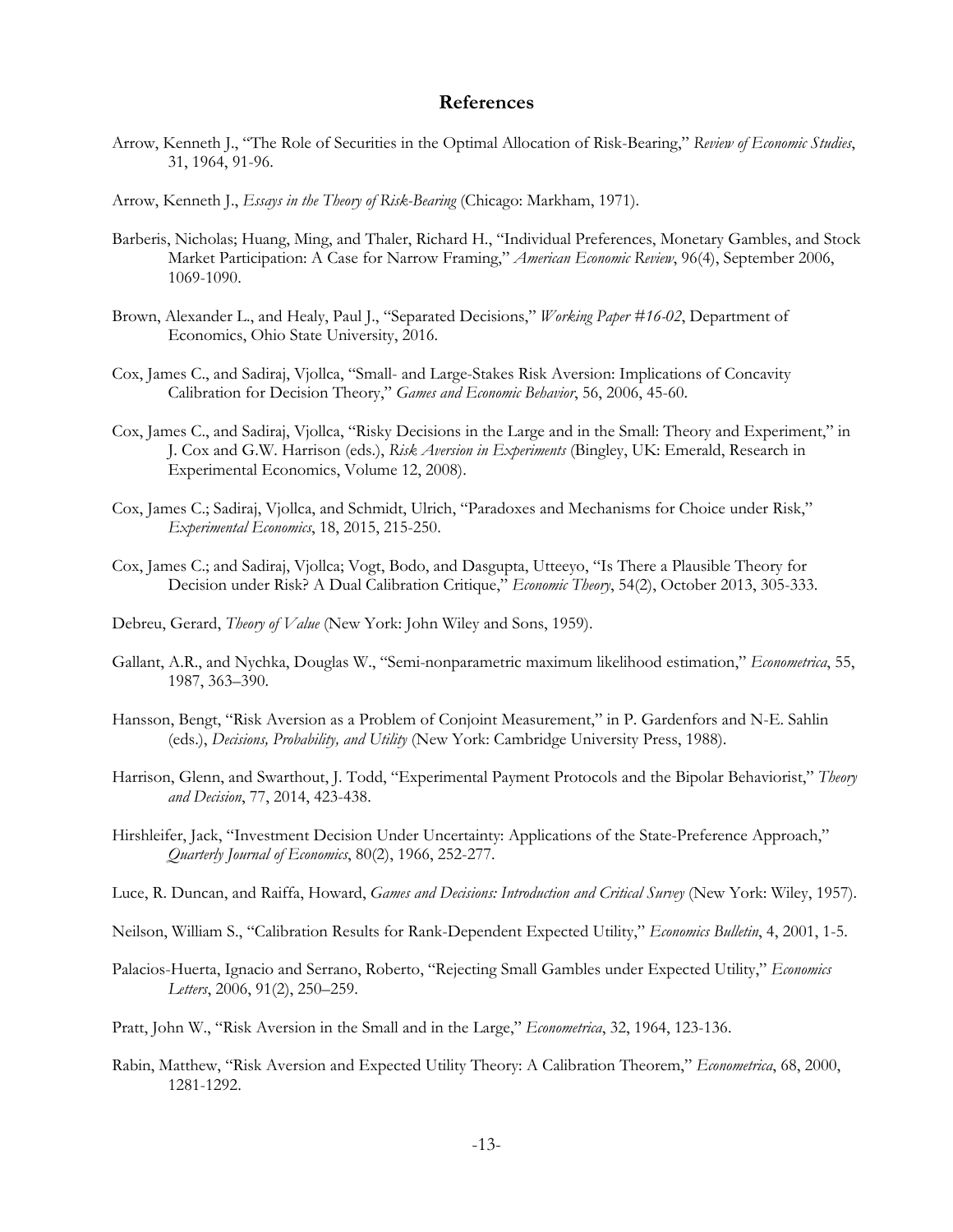- Rabin, Matthew, and Thaler, Richard H., "Defending Expected Utility Theory: Response," *Journal of Economic Perspectives*, 2002, 16(2), 229–230.
- Safra, Zvi, and Segal, Uzi, "Calibration Results for Non-Expected Utility Theories," *Econometrica*, 76(5), 2008, 1143-1166.
- Schechter, Laura, "Risk aversion and expected-utility theory: A calibration exercise," *Journal of Risk & Uncertainty*, 35, 2007, 67-76.
- Vickrey, William, "Measuring Marginal Utility by Reactions to Risk," *Econometrica*, 13(4), October 1945, 319-333.
- von Neumann, John, and Morganstern, Oskar, *Theory of Games and Economic Behavior* (Princeton: Princeton University Press, Third Edition, 1953).
- Watt, Richard, "Defending Expected Utility Theory: Comment," *Journal of Economic Perspectives*, 2002, 16(2), 227–229.
- Wilcox, Nathaniel T., "Is the Premise of Risk Calibration Theorems Plausible?" *Presentation*, CEAR Workshop, Durham University, September 17, 2013.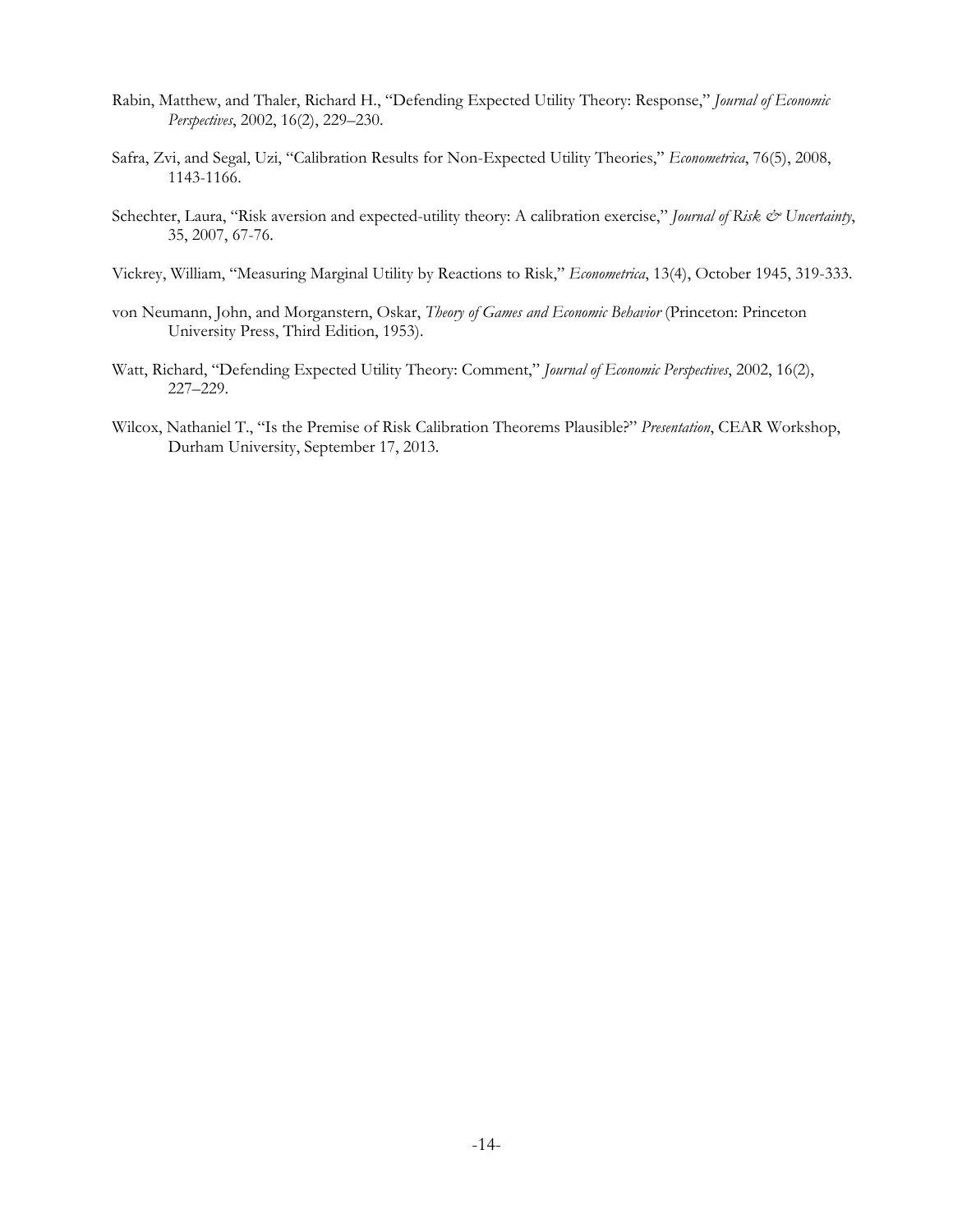#### **Appendix A: Instructions (NOT FOR PUBLICATION)**

#### **Choices Over Risky Prospects**

This is a task where you will choose between prospects with varying prizes and chances of winning each prize. You will be presented with a series of pairs of prospects where you will choose one of them. There are 100 pairs in the series. For each pair of prospects, you should choose the prospect you prefer. You will actually get the chance to play **one** of these prospects, and you will be paid according to the outcome of that prospect, so you should think carefully about which prospect you prefer.

Here is an example of what the computer display of such a pair of prospects will look like.



The outcome of the prospects will be determined by the draw of a random number between 1 and 100. Each number between, and including, 1 and 100 is equally likely to occur. In fact, you will be able to draw the number yourself using two 10-sided dice.

You will be told your cash endowment for each lottery at the top of the lottery. In this example it is \$35, so any earnings would be added to or subtracted from this endowment. The endowment may change from choice to choice, so be sure to pay attention to it. The endowment you are shown only applies for that choice.

In this example the left prospect pays twenty-five dollars (\$25) if the number drawn is between 1 and 5, and pays negative five dollars (\$-5) if the number is between 6 and 55, and pays negative thirty-five dollars (\$-35) if the number is between 56 and 100. The blue color in the pie chart corresponds to 5% of the area and illustrates the chances that the number drawn will be between 1 and 5 and your prize will be \$25. The orange area in the pie chart corresponds to 50% of the area and illustrates the chances that the number drawn will be between 6 and 55 and your prize will be \$-5. The green area in the pie chart corresponds to 45% of the area and